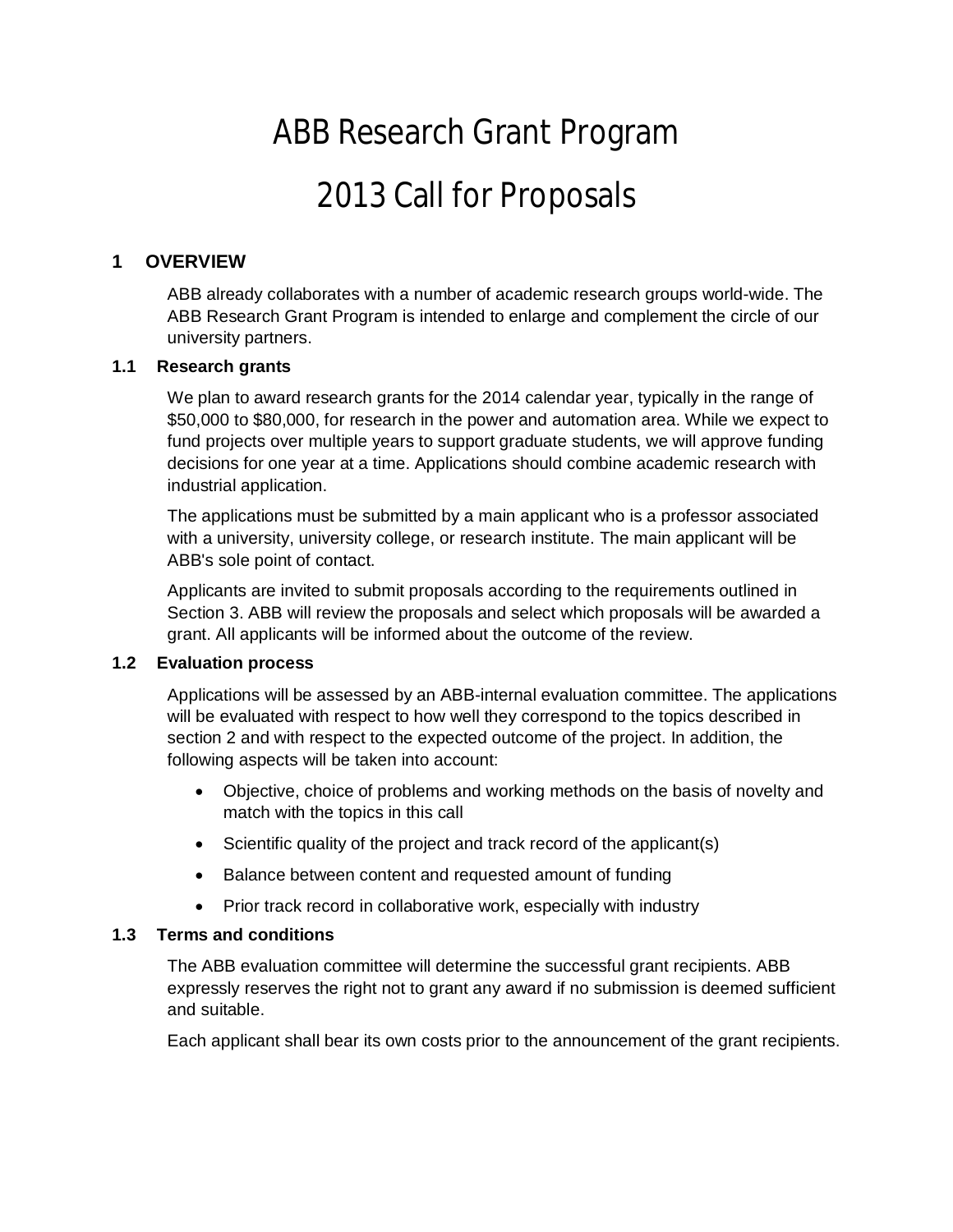Granting of the award shall be conditional upon the proposed grant recipient's signing of a Research and Development Agreement with ABB before the start of the project. The ABB General Terms and Conditions can be found [here](http://www02.abb.com/global/seitp/seitp202.nsf/0/74044b1b54025f36c1257bab003f1d70/$file/ABB+R&D+general+Terms&Conditions1201.pdf).

## **1.4 Proprietary and Confidential Information**

ABB will treat all information submitted in proposals as non-confidential and nonproprietary. Applicants must ensure that no confidential or proprietary information is included in submitted proposals.

#### **1.5 Important dates**

#### **2013-07-18**

Announcement of program on ABB website

#### **2013-09-02**

System opens to accept applications

#### **2013-09-30**

Deadline for submitting application.

#### **2013-10-31**

Start communication award decisions.

#### **2014-01-01 to 2014-12-31**

Funding period

All dates are subject to change by ABB.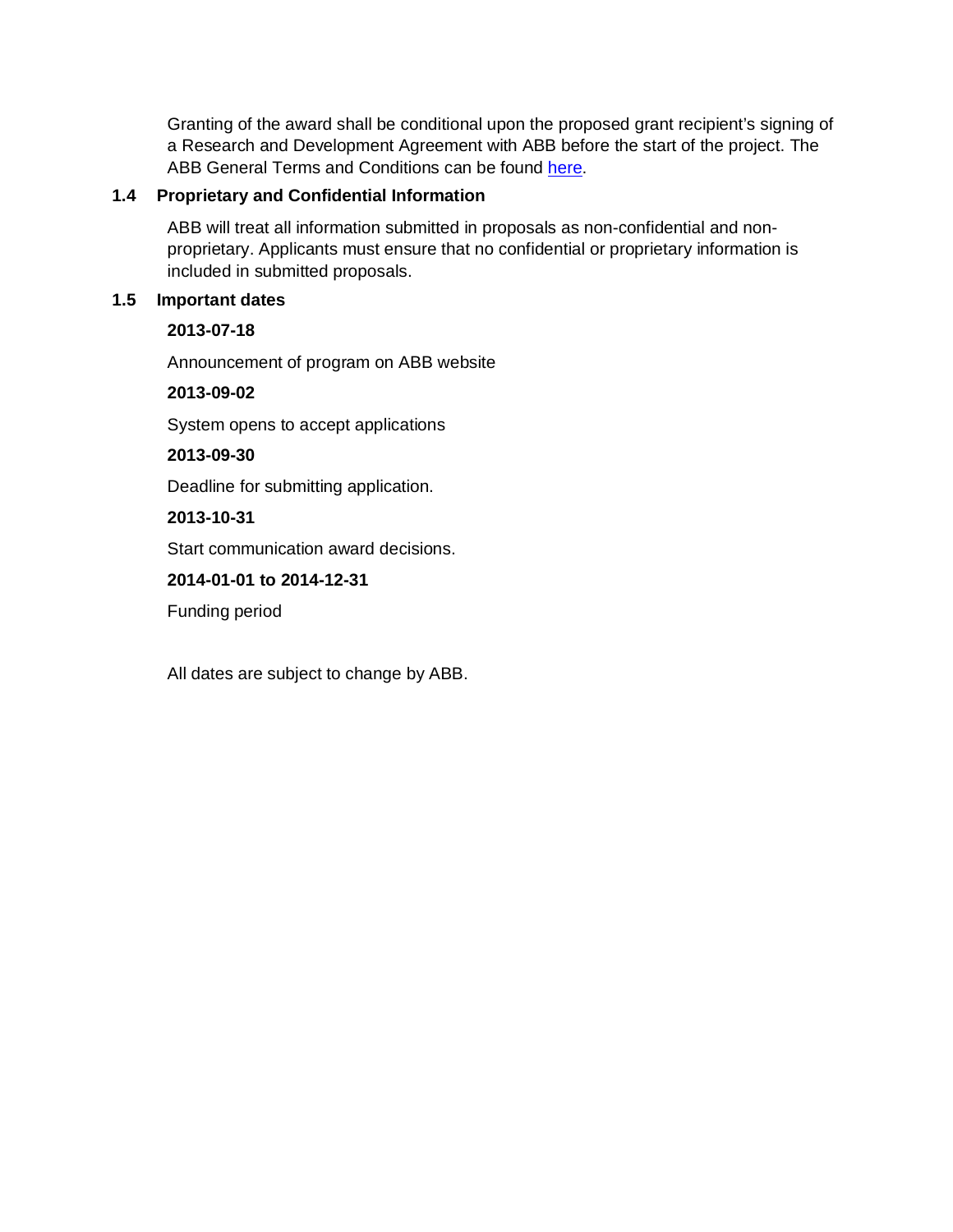# **2 RESEARCH TOPICS**

ABB, a world leading company in automation and power, is calling for unique and innovative research proposals. The topics for the 2013 call are listed below.

# CONTROL & OPTIMIZATION

### **Topic 1: Advanced alarming**

ABB is looking for an academic partner to contribute with novel ideas towards the development of next generation alarm management systems. Alarms are an important layer of protection in process plants. Current industrial practice in alarm configuration often leads to low quality alarm systems as it lacks of systematic and efficient procedures. Investigations on the use of long term historical process data for the optimization of alarm configuration parameters (thresholds, hysteresis and filters) could be conducted in order to limit the engineering effort while maintaining an acceptable level of quality. In addition, online methods using shorter term process data in combination with current alarms helping operators to better diagnose a plant abnormal situation should be developed. Another interesting area is tools supporting the analysis of alarm logs to create a better understanding of the alarm system as basis for future improvements.

# GRID AUTOMATION

#### **Topic 2: Faster than real time simulation of power systems**

We are interested in exploring a future simulation paradigm for power system dynamics where the execution speed is high (ten to hundred times faster); the accuracy is within an acceptable tolerance; the approach is scalable for large systems (one- to ten thousand buses); and the associated cost to materialize and operate the paradigm is low. The proposal should address the complete chain of simulation: input, analysis, and processing and presenting of the output.

#### **Topic 3: Electricity market operation with high levels of renewable generation**

With increasing levels of variable output renewable energy sources (e.g. wind and solar) existing engines running power markets might need to be modified to account for higher levels of uncertainty. We are interested in investigating: 1) the quality of stochastic model of renewable generation; 2) the temporal and spatial granularity of stochastic model needed for market scheduling; 3) compatibility of market settlement and stochastic scheduling; 4) metric, justification and process to quantify the benefits of stochastic scheduling over existing approaches.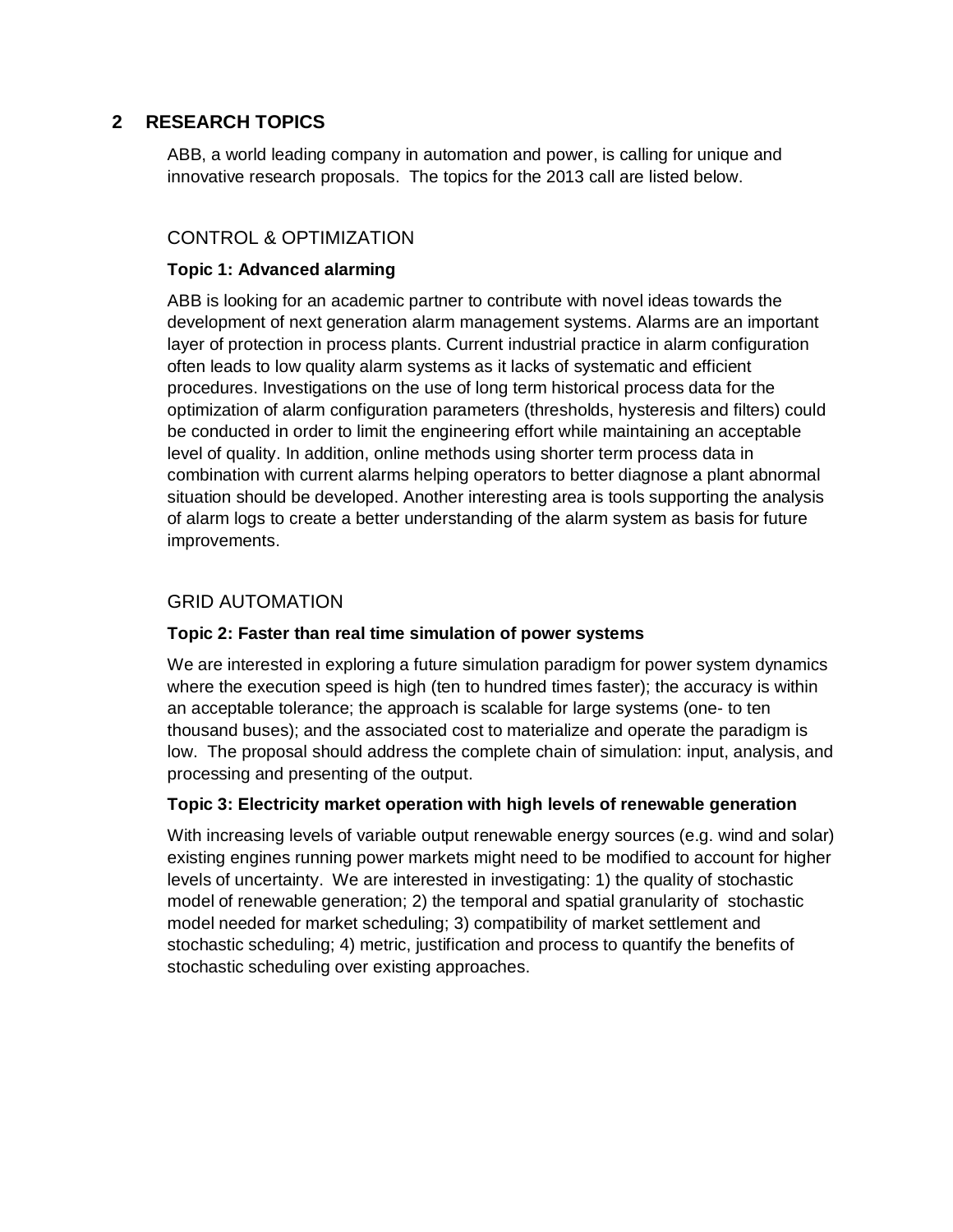# INDUSTRIAL COMMUNICATIONS AND ELECTRONICS

## **Topic 4: Reliability Improvement of Electronics**

Embedded devices in distributed automation systems continuously grow in functionality. Their power consumption is decreasing due to reduced geometrical dimensions and voltage levels, but this is often absorbed by the increasing number of requirements for additional functionality needed. The aggressive scaling of process technology increases the vulnerability of embedded systems and therefore, ensuring their reliable operation becomes a major challenge. Existing system management solely aims at reducing power consumption while optimizing performance and disregard reliability issues. Moreover, there is a steady increase of devices needed for safety critical applications and in particular these products need to be developed so that they operate with a defined "Mean time to failure". Furthermore, safety critical systems need to detect and prevent dangerous errors to reduce the risk of accidents. This requires thorough diagnostic functions and measures in order to detect and prevent random and systematic errors to propagate through the system and create dangerous situations that can harm environment, property, or human. It can be concluded that there is a lack of a global long-term runtime system management that collects and evaluates all parameters of the miscellaneous components of an embedded system. Consequently, a more sophisticated system control, especially for predictive maintenance and safety critical operation, is required.

Novel ideas addressing these challenges (but not limited to) are encouraged to send an application.

# INDUSTRIAL SOFTWARE SYSTEMS

# **Topic 5: Trusting compiled code loaded at runtime in real-time**

More and more often code of industrial automation systems, e.g. controllers, has been designed by various internal and external parties. Such code runs mission-critical tasks in real-time and is typically compiled. How can we trust these software components and ensure that they work properly in real-time? What are the limitations of the real-time security that a software platform can provide and ensure? How can we upgrade these systems in a safe and secure way?

# **Topic 6: Bug Reproduction Productivity Techniques and Tools**

Bugs and security vulnerabilities in industrial software systems are notoriously difficult to reproduce, at least partially due to the complex software and hardware systems within which individual products operate. Critical memory leak bugs, library version mismatches, and even straightforward bugs can take hours if not days to reproduce. ABB seeks solutions to reduce the time necessary to reproduce software bugs, including (but not limited to) automatic provisioning of test configurations from a bug report, remote debugging tools, remote data collection tools or strategies, or even well-defined studies around incentivizing/training end-users to provide high-quality bug reports.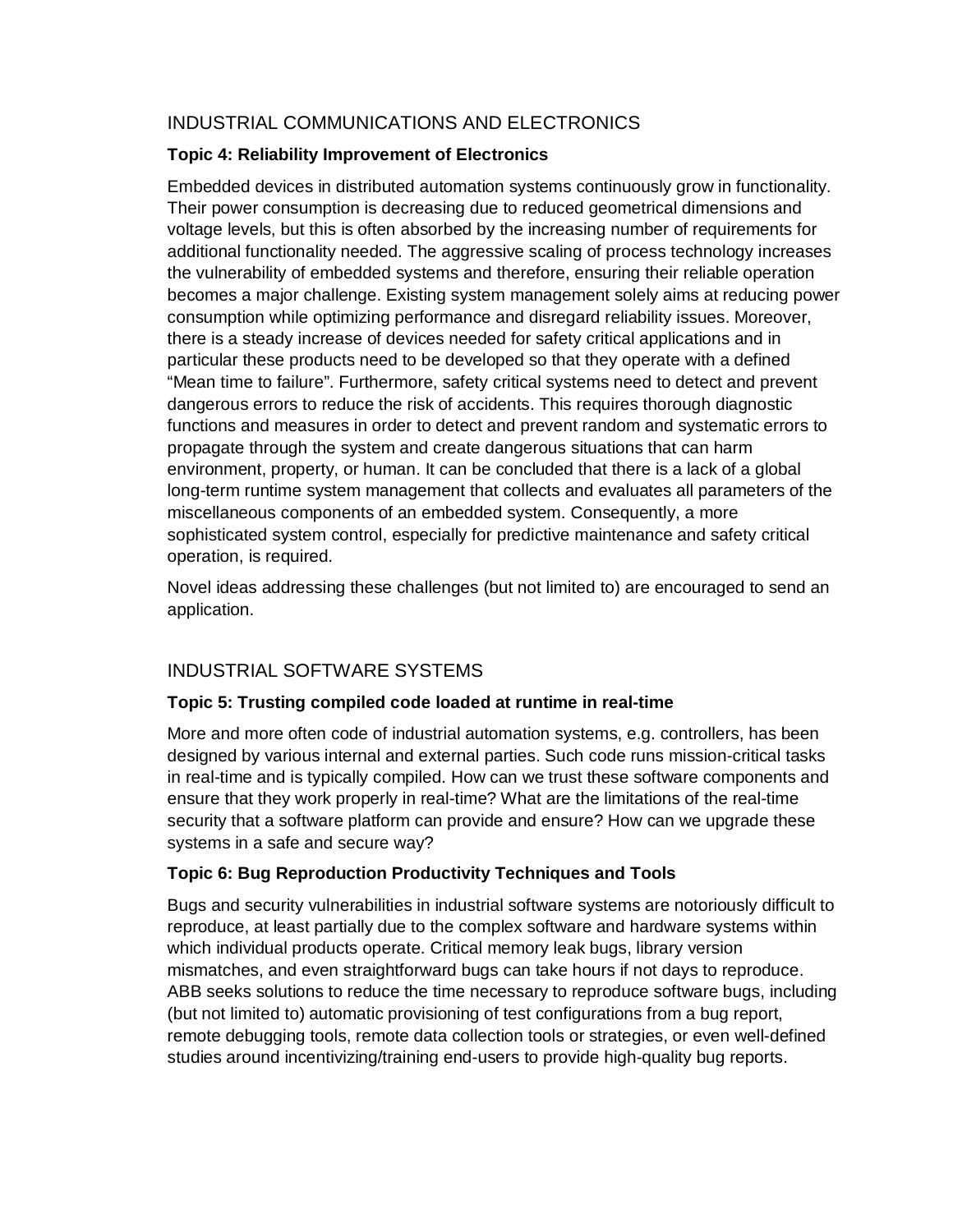## **Topic 7: The future of control rooms in times of pervasive mobile devices**

 How does the concept of a plant control room develop if all workers have a mobile device in use? What types of mobile solutions support the workers' communication and interaction in different settings in an optimal way? How can a mobile device be used by field workers to collect contextual information? How can information be shared between workers? How can information be used for maintenance?

## **Topic 8: Software architecture knowledge management**

Software architecture knowledge manifests in documented rationale for architectural design decisions. In a large cooperation such as ABB there are several similar software products in different domains. There is potential to utilize architectural knowledge from existing products to drive the design and evolution of other products. However, the architecture knowledge detail and quality may differ across individual products. Furthermore, rationale for technology decisions may quickly become obsolete or not be transferable to another context. How can we make use of architecture knowledge across software products and organizational units?

# **Topic 9: Testing Tools and Techniques for IEC 61131-3 Languages**

The IEC 61131-3 languages are the standard for industrial automation, used by domain experts for a variety of large automation projects, such as controlling the lighting in commercial complexes or precisely coordinating large-scale chemical processes. Because IEC 61131-3 sub-languages are both graphical (e.g., function block diagrams) and textual (e.g., structured text) there exists no clear unifying strategy or tooling for testing. ABB seeks the creation of a testing framework and appropriate tooling for IEC 61131-3 languages targeting both graphical and textual sub-languages. While innovative additions, such as the inclusion of live programming environments for creating test cases (e.g., http://arxiv.org/pdf/1212.1796.pdf) are encouraged, proposals will be evaluated primarily on their ability to seamlessly test all sub-languages.

# **Topic 10: Software Performance Engineering**

Large-scale, distributed software systems often suffer from performance problems, such as slow response times or over-utilized servers. The reason for such performance problems is often poorly designed software architecture rather than misused data structures or inefficient coding. Architectural performance models can help to avoid certain architectural performance problems by simulating designed software systems in advance. However, today it is costly to create such model, since they require significant manual efforts as well as skilled and experienced performance engineers. How can we automatically create useful, architectural performance models from system trace logs?

# **Topic 11: Fine-Grained Developer Productivity Metrics Suite**

While it is unlikely that a single metric can be produced to fairly assess a developer's individual productivity, certain types of behavior can be measured (e.g., the amount of structured versus unstructured navigation, as was studied in "How effective developers investigate source code: An exploratory study"). ABB seeks the definition of key developer behaviors and an accompanying suite of metrics as well as ultra-low impact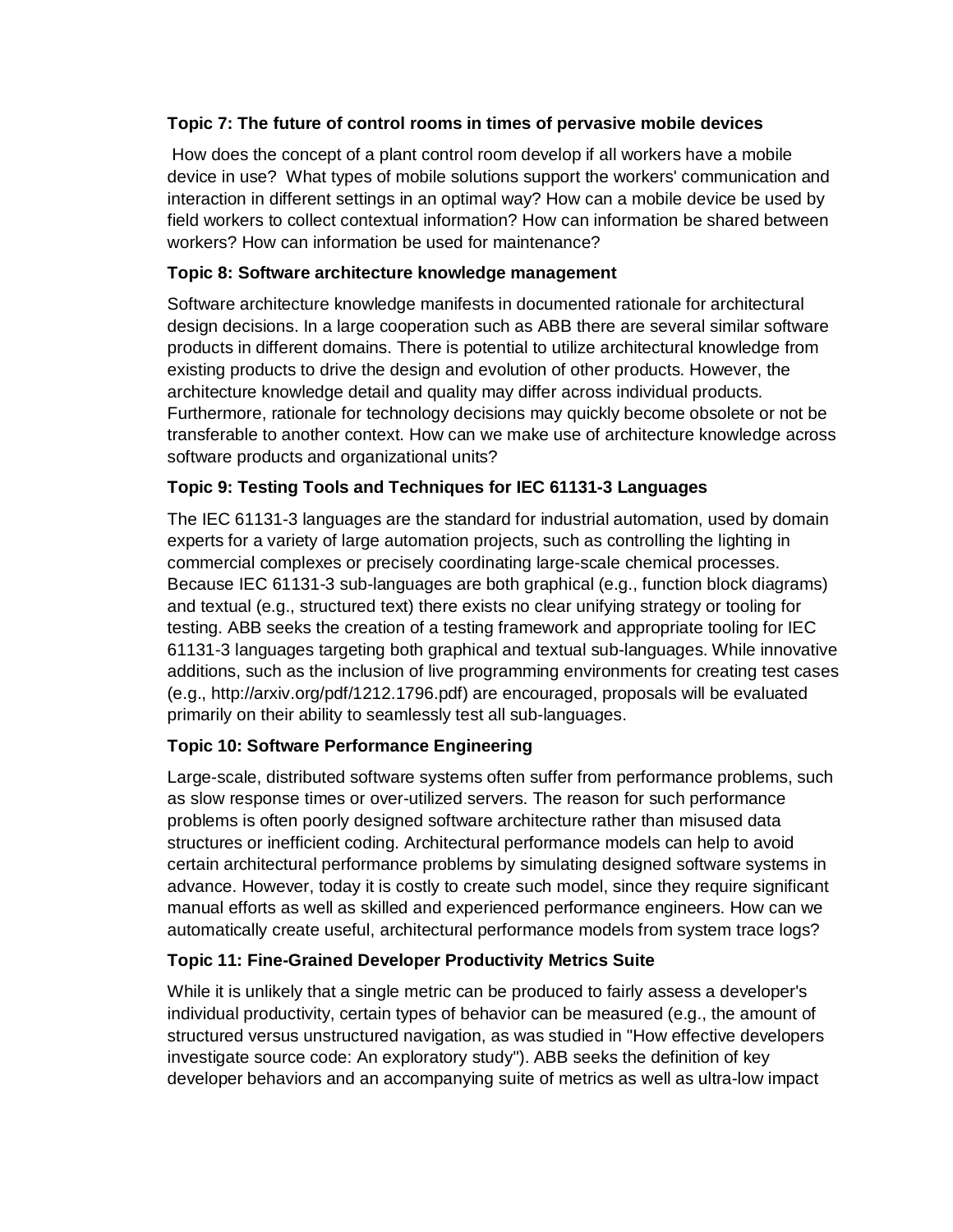approaches to automatically collecting that data, preferably in the IDE but possibly by analyzing relevant artifacts.

## **MECHATRONICS**

## **Topic 12: Next Generation Manufacturing**

The ever increasing demand of product personalization, immediate availability and lower cost from consumers has pushed the current manufacturing systems out of limits. On demand, just in time, zero inventory, reconfigurable and burst manufacturing are some of the key words describing the next generation manufacturing systems. Key enabling technologies are picking up the steam: mobile and human assistive robots are entering the manufacturing floors; additive and 3D printing methods enable rapid production of custom low volume productions without the need for tooling and pre-production process; the miniature of computer hardware allows software to be embedded into more products; internet of things enables every aspect of the manufacturing process and products to be monitored and analyzed. ABB believes that we are in the drawn of this fascinating technology breakthrough. As an automation company, we are looking for proposals that can make ABB successful in the future in areas including but not limited to: (1) robots for future manufacturing floors, (2) resource scheduling and process optimization, (3) additive manufacturing.

## **Topic 13: Mechanisms & manipulators**

ABB has a large number of different types of motion systems in our product portfolio, ranging from circuit breaker drives to robot manipulators. The trends for the systems are towards:

- · Decreasing cost
- · Lower weight & smaller footprint
- · Higher speed
- Higher energy efficiency

To meet the challenges introduced by the above trends we are calling for unique and innovative research proposals on topics related but not limited to:

- · Actuation principles.
- · Gearbox concepts.
- · New structural materials & manufacturing methods.
- · Lightweight designs.
- · Mechanical energy storage solutions, allowing driving highly dynamic movements.
- · Modeling techniques providing insight on the transient multi-domain system behavior under normal and oblique impacts with shockwave phenomena. Additional topics of interest which may elucidate the system behavior include nonlinear damping and nonlinear friction phenomena.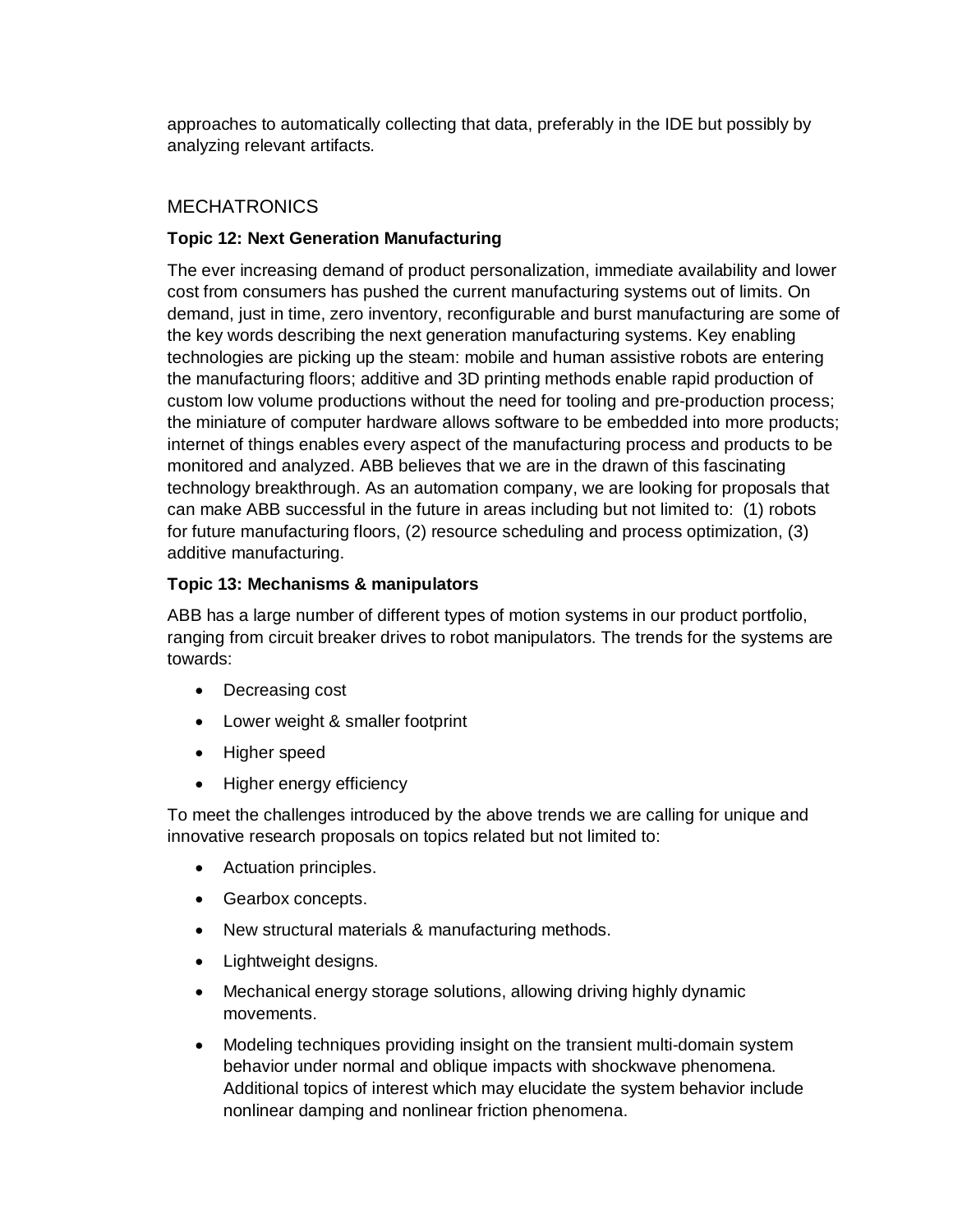#### **Topic 14: Multi-disciplinary optimization of servo motors**

Design of servo motors for industrial robots is typically done in a separate process from the design of an industrial robot. This makes it difficult to achieve truly optimal design of the servo motors. Objectives of this project are 1) to develop a Mechatronic system simulation and design approach such that the design of a servo motor may be cooptimized with the drive system that conducts the control of the motor and with an industrial robot, on which the servo motor is used and 2) To understand the trade-off relationship between the motor performance and the robot performance in the aspects of accuracy and energy consumption. Goal of the proposed project is to achieve a drastically more optimized design of servo motors for industrial robot applications. ABB is seeking for proposals to develop sophisticated methodologies and tools in multidisciplinary modeling, simulation and design optimization of servo motors to accomplish the defined project objectives and goal.

# MATERIALS AND TRANSFORMATIONS

# **Topic 15: Compressible dielectric liquid**

Finding additives for dielectric liquid to be able to contract in volume when put under isotropic compression. Wave propagation in fluids depends on the speed of sound which proportionally is related to bulk modulus. When decreasing bulk modulus of liquid the speed of sound propagation is reduced and in consequence acoustic impedance of the fluid decreases. With lower acoustic impedance of the medium not only the attenuation increases but also less energy is transmitted to the container. The objective is to investigate possibilities to increase significantly compressibility of a liquid maintaining the high dielectric strength.

#### **Topic 16: Electrically self-healing insulation**

Is it possible to develop an "electrically driven self-healing" process within an electrically insulating material? In the last decade self-repairing solid materials have been successfully developed, engineered and partially market introduced for structural applications. However, significant achievements for self-healing polymers and polymer composites for dielectric applications (damaged by electrical discharge activities) are still missing. ABB is working on creating novel dielectric materials for the next generation of high voltage power products. We seek for proposed material concepts, solutions for the design and synthesis/formulation of novel materials that show the capabilities (inherent or integrated) of self-repairing dielectric properties.

#### **Topic 17: High Thermal conductivity in polymers (matrix modifications)**

Polymers are good electrically insulating materials but present generally low thermal conductivity (typically 0.2-0.3 W/m.K). This is a major drawback in various applications, where the heat generated through the conductor needs to be dissipated.

We seek for innovative polymers having an inherently high thermal conductivity (> 1 W/m.K) and easy processable (low processing viscosity).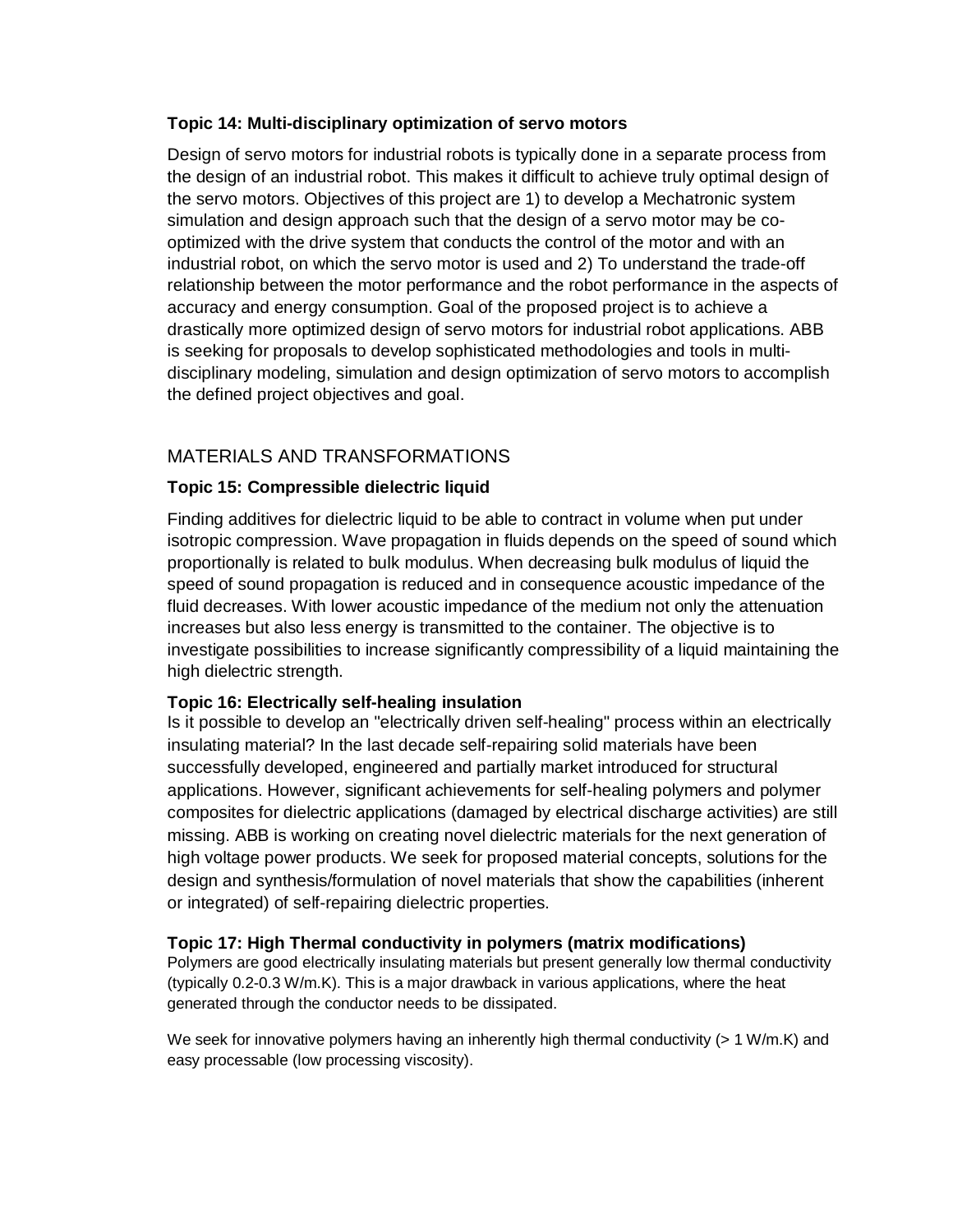#### **Topic 18: Detection of conducting inclusions in electrical equipment**

In electrical insulation materials, the presence of defects like tiny voids or metallic contaminations can critically affect the life time of components under high electrical stresses. For voids, the detection of field induced partial discharges is a well proven and established non-destructive detection method for such defects. For metallic inclusions, however, corresponding NDT-methods are less obvious or too time consuming on a production scale ( e.g. CT-imaging ). We encourage research proposals addressing the non-destructive detection of conducting inclusions in dielectric insulation materials. Successful proposals should show the feasibility to detect the presence of conducting defects on a length scale down to well below 0.5-1 mm and have the potential for scaling up to the industrial level ( object size cm - m, inspection times in the minutes range ). Defect imaging is nice to have but not mandatory (however discrimination from metallic inserts is a must ). Advanced THz-technology is a promising approach, but other novel approaches are equally interesting.

# SENSORS AND SIGNAL PROCESSING

# **Topic 19: Sensors for water analysis**

In the field of analytical measurements for the water industry there is a strong need to replace reagent-based or electrochemical sensors with analyzers that require low maintenance and do not need consumables.

ABB, as a leading supplier of equipment, instrumentation and analyzers for the water and waste-water industry, is interested in research on robust technologies for in-situ, multi-parameter water analysis based on optical chip or fiber optic technologies.

Of particular interest in this field is the combination of these technologies with selective coatings or membranes for the detection of specific parameters or components in water, such as e.g. pH, dissolved oxygen, phosphate, nitrate, and ammonium ion concentration.

#### **Topic 20: Industrial microwave and millimeter-wave sensing applications**

In the last decades microwave and millimeter wave technologies have been continuously expanding from the original high-end niches (e.g. military systems, aviation, and radioastronomy) to a wide range of communication and remote sensing applications, as well as to consumer electronics. Off-the-shelf components, development tools and manufacturing capabilities are more and more commonly accessible; in conjunction with microwave and millimeter-wave integrated circuits (MMICs), they offer the possibility to implement complex systems in small volumes (e.g. as in the case of 77 GHz collisionavoidance radars for automotive applications).

We are interested in exploring the potential of microwave and millimeter-wave technologies for industrial applications, in particular in the area of industrial sensing. The activity could range from the next generation of existing technologies (e.g. for industrial radar level measurements), to novel non-destructive testing and evaluation applications (e.g. by tomographic techniques) as well as to microwave active and passive imaging. The activities might address hardware aspects (e.g. multi-channel RF circuits, array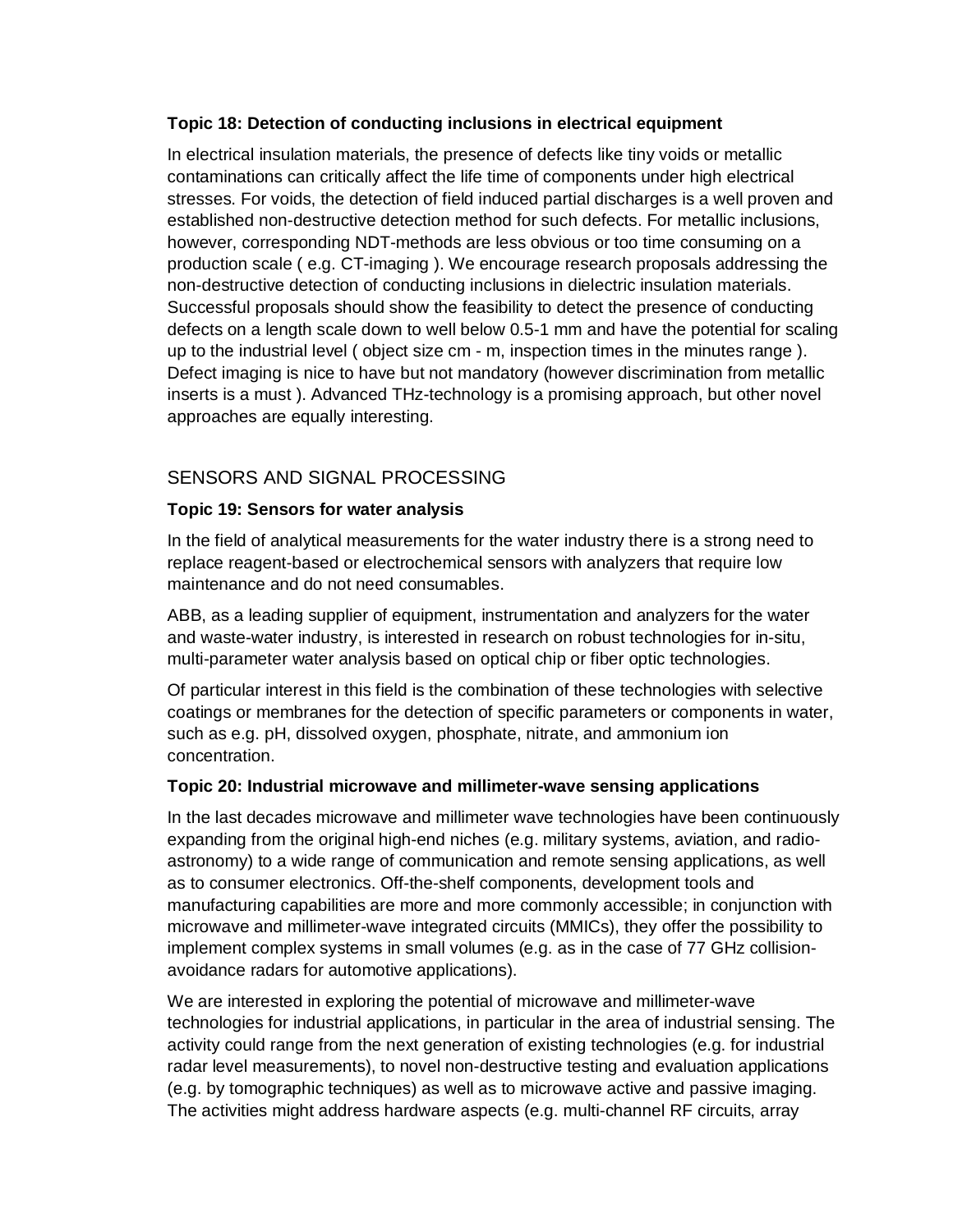antennas), signal processing (e.g. beam-forming, super-resolution techniques), as well as system aspects (e.g. feasibility under particular requirements).

### **Topic 21: Energy harvesting devices and systems**

Autonomous power supply plays a crucial role for wireless devices. Harvesting energy from ambient sources has proven to deliver enough energy to drive power-efficient devices. Available sources are manifold: thermal energy, vibrational energy, kinetic energy, electromagnetic energy etc. For each of these sources there exists a variety of technologies to convert the harvested energy into useful electric energy to drive an electrical device. We are not only interested in the energy converter itself but also in associated aspects like low power electronics, power management, energy storage and wireless network aspects. The technologies and concepts we are looking for need to have a perspective of being able to deliver useful electric power in the range of milliwatts. The whole system must use the available energy as efficient as possible. The design should take aspects of lifetime, robustness and reliability into account which are mandatory for a fully autonomous system which is intended to be installed in an industrial environment. Scope is applications in automation as well as in power business.

# SWITCHING TECHNOLOGIES

## **Topic 22: New computational methods for vacuum arc simulations**

ABB is a leading supplier of low, medium and high-voltage interrupters and relies strongly on arc simulations in order to improve its products in an efficient way. Vacuum interrupters are one typical example, where a metal vapor arc is produced by the evaporation of contact material in a vacuum bottle. The prevailing high current densities and temperatures, the strong gradients of the plasma density and electrical conductivity, the high velocities of the plasma jets produced by strong evaporation of the contact material, and the arc motion driven by a self-generated magnetic field have to be predicted accurately. This poses a challenge to standard simulation tools.

For the future we seek to explore the use of advanced simulation techniques that are able to give robust, reliable and accurate solutions, with a focus on:

- new methods beyond finite volume / finite element approach for solving arc simulation problems, e.g. mesh-free, Lagrangian, particle based methods.
- inclusion of both fluid- (gas-) and electrodynamics models with a possible addition of radiation transport.
- the possibility to treat non-ideal gases and possibly also multispecies.
- the ability to deal with a complex 3D geometries including realistic, nonstandard boundary conditions.
- stability and robustness in the solution of problems with strong gradients and extremely high contrasts in pressure, temperature, electrical conductivity and flow velocities.
- the possibility to include in the future new models beyond fluid dynamics, for example, multi-fluid MHD, rarefied gases, particle simulations.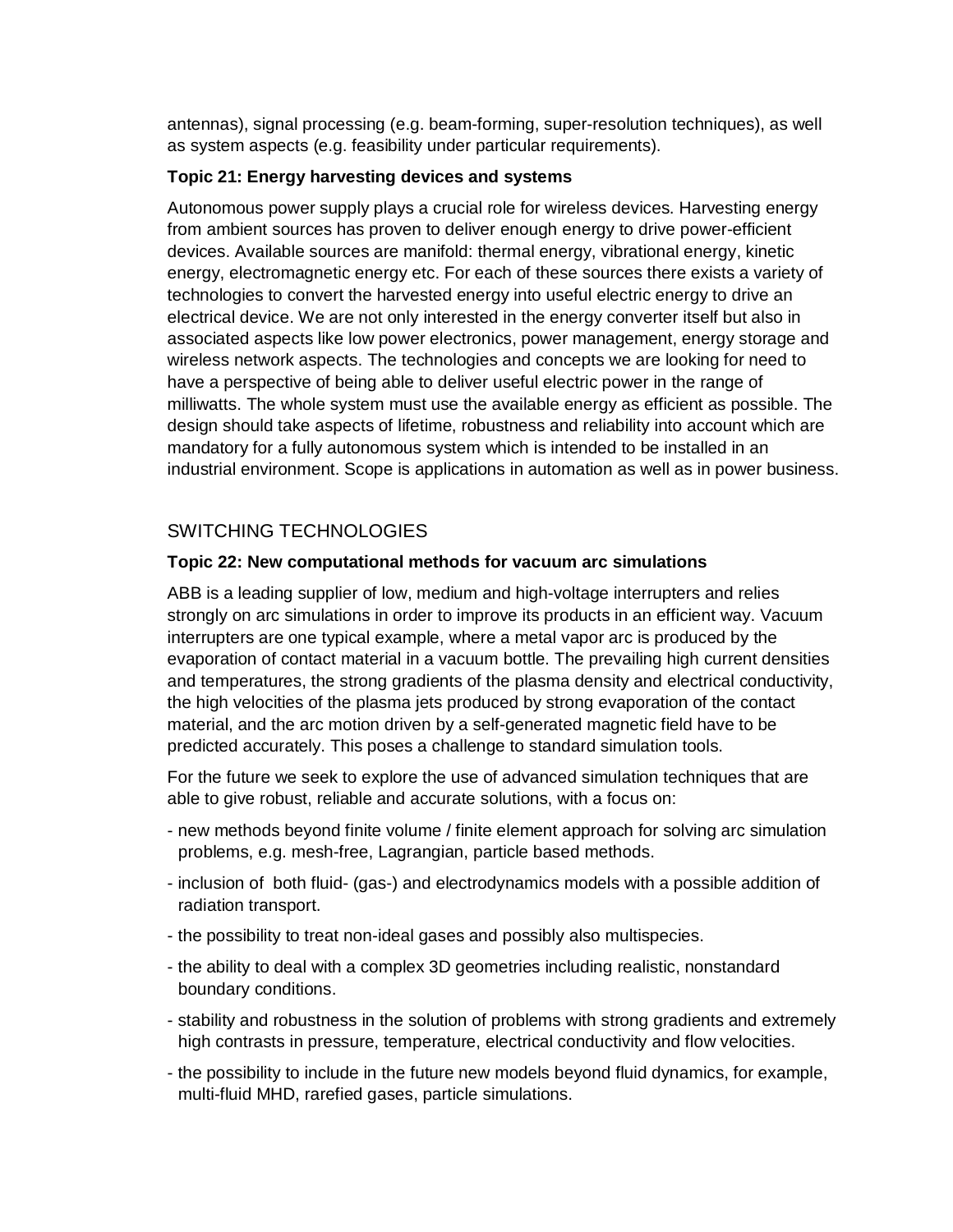We are looking forward to receiving proposals on the application of the above computational methodologies to a benchmark problem resembling a vacuum circuit breaker.

#### **Topic 23: Advanced Fuse Technologies**

Power fuses used today in MV circuits are cost-effective overcurrent protection devices with unique time-current characteristics (TCC) curves that allow coordination with other protection devices. While power fuses have matured over many years and remain very popular, there has not been a fundamental technology leap in terms of functionality and performance.

The need for a technology leap arises from new and emerging requirements in the context of future distribution systems with bi-directional power flows and increased generation and load variability. In this context, proposals of interest include:

- New materials that can reset itself, especially for temporary faults. In particular, evaluation of design and system limitations of using advanced materials and/or research on new materials which could be used in fuse applications, as self-resetting fuses and fused cutouts.
- New, low-cost sensors and electronics for fast and reliable detection of faults and disturbances and communication options that allow integration into automation schemes. We aim to innovative components, cost-competitive and powerful enough to handle requirements for fault management, data capture and communications.
- New and creative mechanical design options and methodologies to incorporate new and advanced functionalities into the same fuse cutout assemblies. We are interested in novel manufacturing concepts that allow retrofitting of new fuses assembly into existing fittings in the field.